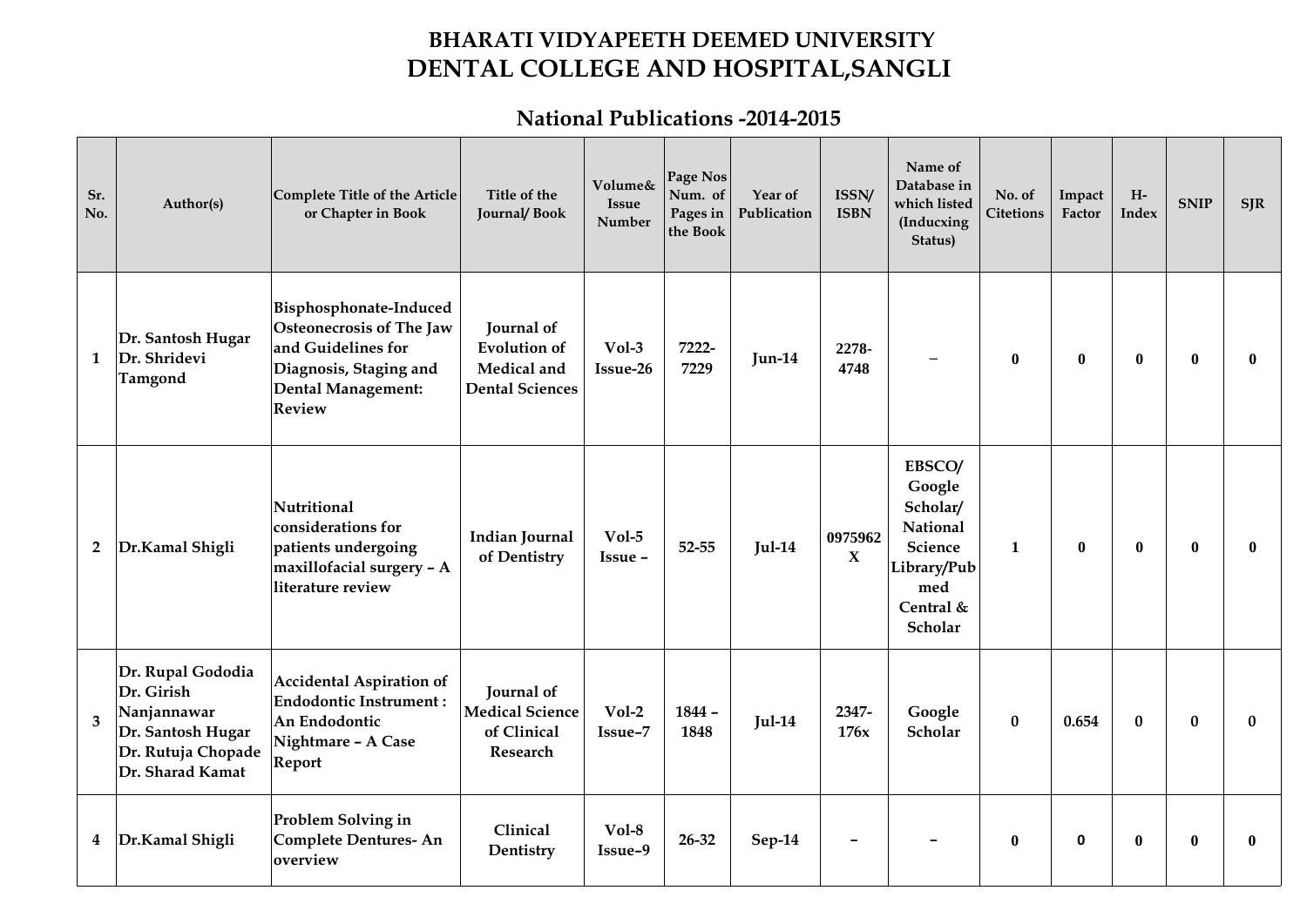| 5  | Dr.Anand Shigli                                                                        | <b>Management</b> of<br>traumatically intruded<br>permanent incisors                                              | <b>ISPPD</b>                                                         |                              |         | $Nov-14$         | 0970-<br>4381  | Scopus/<br>Copernicus                         | $\bf{0}$     | $\bf{0}$         | 0           | 0.7         | 0.216 |
|----|----------------------------------------------------------------------------------------|-------------------------------------------------------------------------------------------------------------------|----------------------------------------------------------------------|------------------------------|---------|------------------|----------------|-----------------------------------------------|--------------|------------------|-------------|-------------|-------|
| 6  | Dr.Anand Shigli                                                                        | Vacuum formed splints<br>Novel method for<br>managing oro-facial<br>trauma                                        | <b>Indian Society</b><br>of Pedodontics<br>& Preventive<br>Dentistry | <b>Vol-32</b><br>$Issue - 4$ | 353-356 | Oct-Dec.<br>2014 | 9704388        | Google<br><b>Scholar</b>                      | $\mathbf{3}$ | $\boldsymbol{0}$ | $\mathbf 0$ | 0.7         | 0.216 |
| 7  | Dr. Shridevi Adaki,<br>Dr. Raghavendra<br>Adaki<br>Dr. Kaushal Shah<br>Dr.Amol Karagir | <b>Garlic: Review of</b><br>literature                                                                            | <b>Indian Journal</b><br>of Cancer                                   | <b>Vol-51</b><br>Issue-04    | 577-581 | Oct-Dec-<br>2014 | 0019-<br>509X  | Pubmed/<br>Google<br>Scholar/<br>Scopus       | $\bf{0}$     | 0.8              | $\bf{0}$    | $\bf{0}$    | 0     |
| 8  | Dr.Anand Shigli                                                                        | An uncommon indication Dental Research<br>of lower inclined plane                                                 | Journal of<br>and Scientific<br>Development                          | <b>Vol-01</b><br>Issue-01    | 24-27   | 2014             | 2348-<br>3407  | Google<br>Scholar/<br>Scopus/Ebsc<br>$\bf{0}$ | $\bf{0}$     | $\bf{0}$         | 0           | $\mathbf 0$ | 0     |
| 9  |                                                                                        | <b>Tissue Friendly</b><br>Dr. Sangmesh Fulari Pendulum:Soft Linner to<br><b>Prevent Tissue Irritation</b>         | Journal of<br>Indian<br>Orthodontics<br>Society                      | <b>Vol-48</b><br>Issue-04    | 429-430 | Oct-Dec-<br>2014 | 10021-<br>1290 | Google<br><b>Scholar</b>                      | $\bf{0}$     | $\bf{0}$         | 0           | $\mathbf 0$ | 0     |
| 10 | Dr. Anand Nimbal                                                                       | Comparison of lip print<br>patterns in two indian<br>subpopulations and its<br>correlation in abo blood<br>groups | Journal of<br>clinical and<br>diagnostic<br>research                 | Vol 8<br><b>Issue-10</b>     | Z40-43  | Oct-14           | 0973-<br>709X  | Google<br>Scholar/<br><b>Scopus</b>           | $\bf{0}$     | 0.23             | 0           | 0           | 0     |
|    |                                                                                        | Oral Cysticercosis: A<br>11   Dr. Sanjay Bayakodi   Case Report and Review<br>of Literature                       | Journal of<br>Maxillofacial<br>and Oral<br><b>Surgery</b>            | Vol-Issue-<br>05             | 853-857 | Jan-15           | 0972-<br>8279  |                                               | $\bf{0}$     | $\bf{0}$         | $\mathbf 0$ | $\mathbf 0$ | 0     |